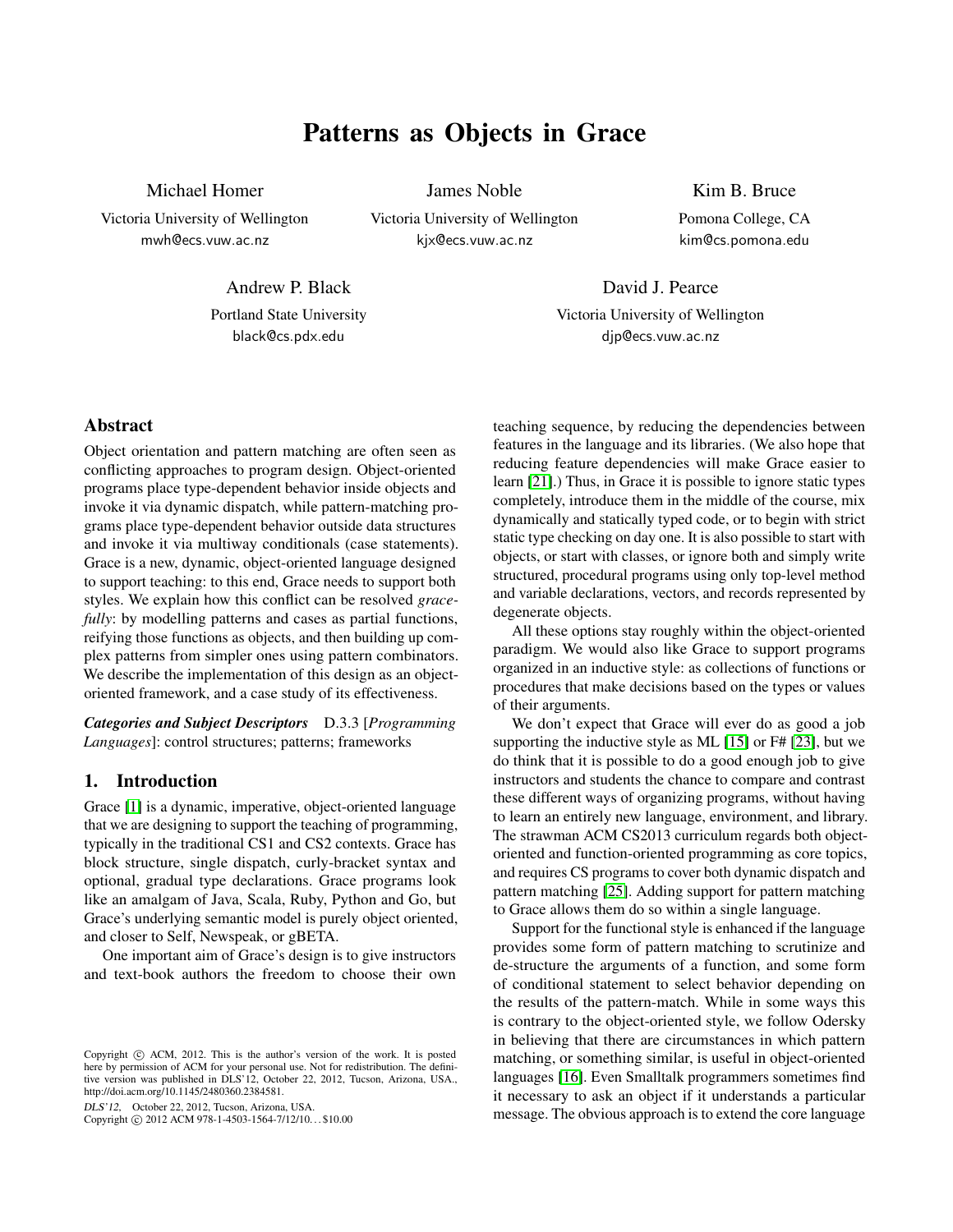with one or more special-purpose constructs to support pattern-matching, as in F#'s active patterns, or Scala or Machete's "whole cloth" approach [\[4,](#page-11-6) [9,](#page-11-7) [23\]](#page-11-3). Although some language support seems unavoidable, we would like to minimize it: we want to create a small, simple, object-oriented language, not a large hybrid multi-paradigm language. Our problem, then is how to support pattern matching in a pure object-oriented language, with minimal extensions.

This paper explains how we solved this problem *gracefully*. Our approach draws on well-known techniques: modeling patterns and cases as partial functions, reifying those functions as first-class objects, and then building-up more complex patterns from simpler ones using pattern combinators. This results in flexible pattern-matching and case statements that incorporate a programmer-extensible range of pattern matches, including matching against constants, matching against an object's type (that is, its method interface), and also binding a variable of the new type, matching against the value of a variable or expression, and "destructuring" an object to extract its components, which requires the cooperation of the object in determining what those components should be. All of this is presented in a conventional pattern-matching syntax and implemented using three localized language extensions: treating blocks (lambda expressions) as *partial* functions, binding variables in nested patterns, and providing match-case expressions with an indeterminate number of case branches.

This paper makes the following contributions.

- A language design that includes an object-oriented form of pattern matching, but which uses a conventional patternmatching syntax; this is described in Section [3.](#page-3-0)
- A object-oriented model for that design, based on unifying partial function objects, pattern objects, and pattern combinator methods, which is described in Section [4.](#page-3-1)
- The integration of pattern-matching with Grace's type system. Our goal is to allow the bodies of case blocks to be statically type-checked using information obtained during the pattern match; this is described in Section [5.](#page-7-0)

We start in Section [2](#page-1-0) by setting the context with an overview of Grace. In Section [7](#page-8-0) we discuss the particular design decisions we made, the roads that we did not take, and how our choices compare to those made in other languages. Section [6](#page-7-1) presents a case study of the use of pattern matching in Grace.

#### <span id="page-1-0"></span>2. An Overview of Grace

Grace can be regarded as either a class-based or an objectbased language, with single inheritance and gradual typing. A Grace class is an object with a single factory method that returns an object:

```
class aCat.named(n) {
   def name = nmethod meow { print "Meow" }
}
var theFirstCat := aCat.name "Timothy"
```
Here the class is called aCat and the factory method is called named(). After executing this code sequence, theFirstCat is bound to an object with two attributes: a constant field (name), and a method meow. The expression c.name answers the string object "Timothy", and c.meow has the effect of printing *Meow*.

An object can also be constructed using an object constructor — a particular form of Grace expression that creates a new object when it is executed. In addition to fields and methods, an object constructor can also contain code, which is executed when the object constructor is evaluated. For example:

var theSecondCat  $:=$  object { def name = "Timothy" method meow { print "Meow" } print "Timothy now exists!" }

This code has the effect of printing "Timothy now exists!", and binding theSecondCat to a newly-created object, which happens to be operationally equivalent to theFirstCat.

It is important to note that, in Grace, classes are separate from types: the class aCat is not a type and does not implicitly declare a type. Grace programs need not have any type declarations whatsoever. A type in Grace is *structural*: it specifies an interface that an object can support, and any object that supports the required methods will belong to the type. It is easy to add type specifications:

```
type Cat {
   name −> String
   meow −> Done
}
class aCat.named(n : String) -> Cat {
   def name = nmethod meow { print "Meow" }
}
var theFirstCat: Cat := aCat.name "Timothy"
```
The type Done indicates that a method does not return a result. When types are not mentioned, code is dynamically typed.

Mutable and immutable bindings are distinguished by keyword: var defines a name with a variable binding, which can be changed using the  $:=$  operator, whereas **def** defines a constant binding, initialized using  $=$ , as shown here.

```
var currentWord := "hello"
def world = "world"
...
currentWord := "new"
```
The keywords var and def are used to declare both local bindings and fields inside objects. Uninitialized variables hold a special "undefined" value; using this value is always an error. There is no universal "null" value in Grace, and once initialized a variable or field will always refer to an object.

An object's methods are immutable, in the sense that once an object is created, the code of its methods cannot be changed. A field that is declared with **def** is constant; the binding between the field name and the object cannot be changed, although the object, if mutable, may change its state.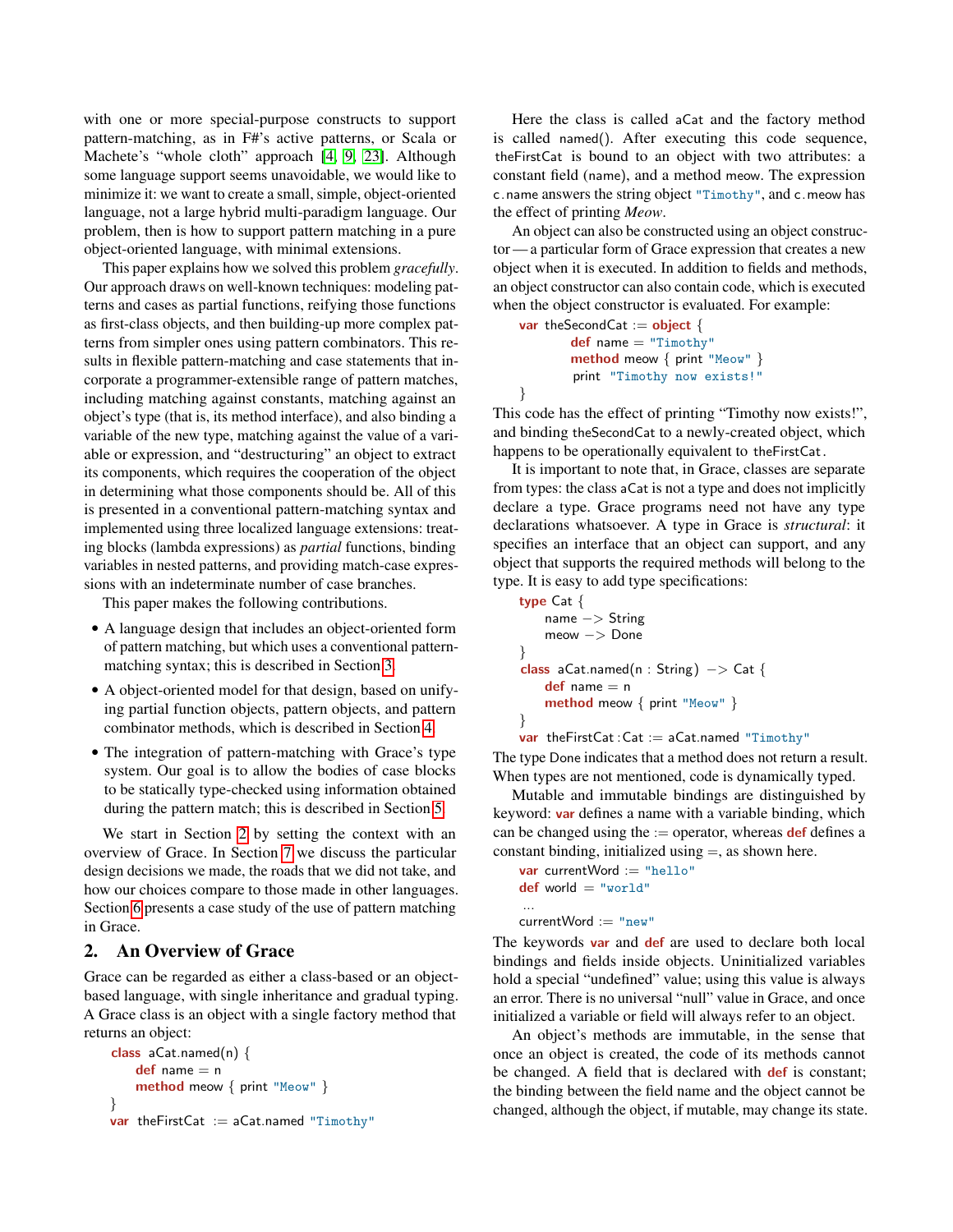Each constant field declaration creates an accessor method on the object. For example, the object club defined by

```
def club = object {
    def members = MutableSet.empty
}
```
has a *method* called members that returns the current set of members. The value of this set may change over time, for example, after executing club.members.add(anApplicant).

Grace supports visibility annotations that allow the programmer to restrict access to fields and methods from outside an object by marking them as *public* or *confidential*. For simplicity, we do not discuss this further here, and omit visibility annotations in all the sample code in this paper.

In Grace we say that a method is invoked using a "method request". We introduce this terminology to distinguish the operation — fundamental to object-orientation— of *requesting* an object to do something, where the choice of *what* to do is made by the object itself, from procedure or function call, where the choice of operation is made by the caller. This distinction is also conveyed by Smalltalk's "message send" terminology, but now that networks and distributed systems are ubiquitous, "sending a message" has become an ambiguous term. Methods are requested using the now-standard "dot" notation, in which the receiver self and the following dot may be omitted, or by using operator symbols like  $+$  and  $<$ .

Because self . can be omitted, field access is syntactically identical to a self method request. As in Eiffel [\[14\]](#page-11-8) and Self [\[28\]](#page-11-9), this is deliberate: it makes it easy for the implementor of an object to override a field with a custom method, which can be useful when there is a need to change the implementation of an object without affecting its interface.

Grace method names may consist of multiple parts ("mix-fix" notation); this is similar to what is done in Smalltalk [\[7\]](#page-11-10). Separate lists of arguments are interleaved between the parts of the name, allowing them to be clearly labelled with their purpose. Thus, we might define on Number objects

method between (l:Number) and (u:Number) {

```
return (1 < self) && (self < u)
```

```
}
```
The above method is named between()and(), and we could request it on the object 7 by writing

7.between(5) and(9)

Single arguments that are literals do not require parentheses, so alternatively we could write

7.between 5 and 9

Parameters may be variadic, declared with a prefix ∗ and requested using the same syntax as other methods; one variadic parameter is permitted for each part of the method name. There are no optional or default-valued parameters.

String literals, written between double quotes, support interpolation, using a syntax similar to that of Ruby. Code inside braces within a string is evaluated when the string literal is used; the asString method is requested on the resulting object, and the answer is inserted into the string at that point.

print "1 + 2 =  $\{1 + 2\}$ " // Prints "1 + 2 = 3"

Grace includes blocks, also known as lambda expressions, like Smalltalk, Self, and Ruby. A block is written between curly braces, and contains a piece of code for deferred execution. For example,

```
\{ score := score + 10; print "score = {score}'} \}is a block that adds 10 to the (lexically scoped) variable score
and prints score's new value. A block may have parameters,
which are separated from the code by \rightarrow; a block returns the
value of the last-evaluated expression in its body. Thus, for
example, the successor function is written \{x \rightarrow 1+x\}.
```
Because Grace is object oriented, blocks are represented as objects. Evaluating a block literal results in a block-closure object, so called because it may close over lexically-scoped variables, like scope in the example above. Block-closure objects can be executed by requesting the apply method with arguments that match the block's parameters, so

print ( $\{x \rightarrow 1+x\}$ .apply(5))

creates a block representing the successor function, and immediately applies it to the argument 5, printing 6.

Control structures in Grace are methods. The built-in structures are defined in the basic library, but an instructor or library designer may replace or add to them. Control structures look familiar to users of other languages:

```
if (x > 5) then {
    print "Greater than five"
} else {
    print "Too small"
}
for (node. children ) do \{ child ->process( child )
}
while \{countdown > 0\} do \{countdown := countdown − 1
    print "{countdown}..."
}
```
Notice that the use of braces and parentheses is not arbitrary: parenthesized expressions will always be evaluated exactly once, whereas expressions in braces are blocks, and may thus be evaluated zero, one, or many times. Because a return statement inside a block terminates the *method* that lexically encloses the block, it is possible to program *quick exits* from a method by returning from the *then* block of an if ()then() or the *do* block of a while ()do().

Boolean literals are written true and false . Booleans support both eager && and || operators used with other booleans, and "short-circuit" methods andAlso and orElse, which take blocks as arguments.

While Grace uses braces to delimit blocks, methods, objects, and other structures, it also enforces correct indentation. Braces and indentation may not be inconsistent with one another: the body of a method, for example, must be indented.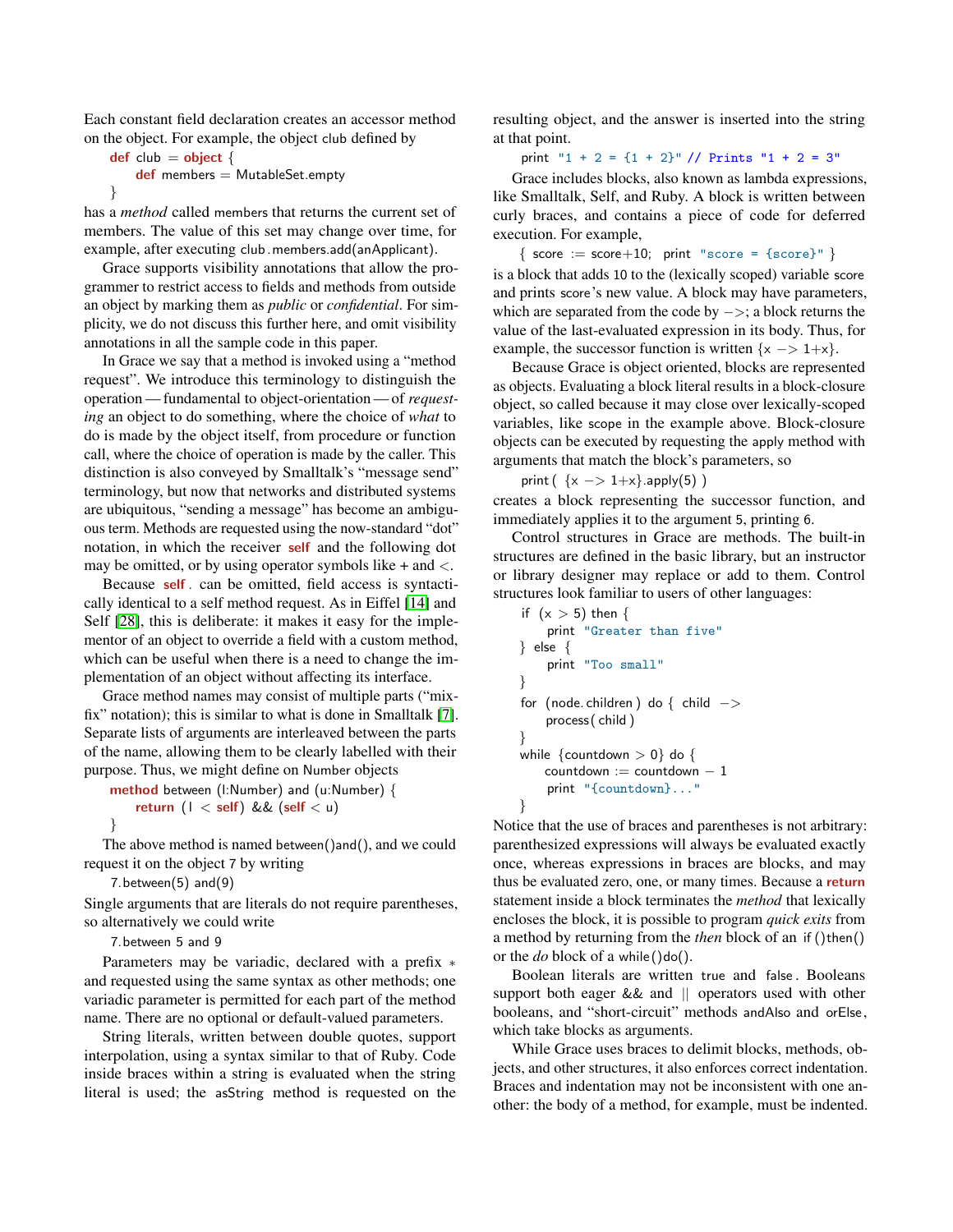Enforcing this in the language ensures that students will learn good practice, and avoids the common problem of not being able to find a mismatched brace because of the tendency of one's eye to believe the indentation rather than the braces.

# <span id="page-3-0"></span>3. Graceful Patterns

This section describes how patterns appear to the Grace programmer. The syntax is explicitly conventional, familiar to programmers of Scala, F#, Haskell, and other languages, and involved only minor extensions to Grace.

The programmer's interface to pattern matching is the match()case(). . . case() method, with the same form as other Grace control structures. It takes as its first argument the target of the match, and as succeeding arguments several case blocks. These case blocks are almost identical to the blocks used ubiquitously in Grace code, but are treated a little differently. Specifically, the parameter list of a normal block is replaced by a pattern literal; the body of the block contains the code to be executed when the pattern matches. This is best explained using an example.

```
match(expr)
  case { 0 −> "zero" }
  case \{ n:\textsf{Number} \Longrightarrow \textsf{``Number less than } \{n+1\} \textsf{''} \}case { s: String -> "String \"{s}\"" }
  case \{ x \rightarrow error "Unexpected value \{x\}" }
```
This match expression first evaluates expr to obtain an object obj, and then executes the first case block whose pattern matches obj. The patterns are written before the −>, in the same position as block parameters. The syntax for patterns is a strict superset of that for the parameter list of a single-parameter block; this means that all single-parameter blocks are usable as case blocks. These blocks also satisfy the standard interface of blocks, and are the *LambdaPatterns* discussed in more detail in Section [4.](#page-3-1)

In the example, the first pattern is the literal 0, which matches the number object 0. All numeric, string, and boolean literals can be used as patterns, and match themselves. The second pattern n: Number matches when obj has type Number, but also has the effect of binding n to obj within the body of the block. Note that case blocks have the same syntax as ordinary single-parameter blocks. The third pattern is similar, but matches when obj has type String. Because Grace is gradually typed, static types like these may be used in code that is otherwise dynamically typed.

The final pattern introduces a new parameter named  $x$ ; the pattern always matches and has the effect of binding  $\times$  to obj. To write a pattern that always matches but does not bind a parameter, the wildcard identifier  $\Box$  may be used:

case  $\{-\rangle$  error "Unexpected value"}

As the second and third cases illustrate, Grace types are usable as patterns. Grace types are structural and simply assert that particular methods exist, with particular argument and result types. A type pattern may thus be used either to test for a particular method, or to distinguish between several objects with different types.

Patterns can be combined using the pattern combinators & and |. The pattern a & b matches when patterns a and b both match:

```
type X = \{ x \} // the type with method x
type Y = \{ y \} // the type with method y
match (val)
    case \{ o:X & Y \rightarrow "Point (\{o.x\}, \{o.y\})" \}
```
while a | b matches when either pattern a or pattern b matches:

```
match (val)
   case { _:Number | String | Boolean −>
       "A value of a built-in type"
   }
```
Patterns can also be used to extract data from the matched object for binding or further matching. We call this a "destructuring match"; it requires that the matched object cooperate by providing a method that exposes the necessary data.

```
match (astNode)
 case { nd:ASTString("") −> "Empty string" }
 case { nd:ASTNumber(n) -> "The number {n}" }
 case \{ nd:Operator("+", ASTNumber(0), y) ->"Just {y}" }
 case { nd:Operator("+",
    m:ASTMember(name : String,
          Identifier ("self"), y)) ->"self.{name} + \{y\}" }
 case { nd:Operator("++", x, y) ->
     "Adding \{x\} and \{y\}" }
```
Destructuring matches can be nested arbitrarily deeply; each sub-pattern can use the full pattern syntax. The same variable name may not be bound at different points in the match: this will be a static error under Grace's "no shadowing" rule.

There is a potential ambiguity in this pattern syntax. If a bare identifier such as d is used as a pattern, in a context where the identifier d is already bound, does it indicate a variable match (which always succeeds and binds d to the object being matched), or does it indicate that the object already bound to d should be used as a pattern? We avoid this ambiguity by requiring that the latter case be written with parentheses: (d). This feature may also be used to match against the result of a method request. For the same reason, only literals may be used as patterns without a colon.

# <span id="page-3-1"></span>4. Patterns as Objects

As we mentioned in the introduction, our aim in adding pattern-matching to Grace was to provide the— in most ways quite conventional — facilities described in the previous section by leveraging the existing features of the language, making only minimal extensions. Here we describe the conceptual model that enabled us to achieve this aim, and the way that it is reified as Grace objects in the implementation.

#### 4.1 Conceptual Model

In common with Newspeak, Grace treats a case statement as combination of partial functions — functions that are defined on a restricted domain of inputs. A request to apply a partial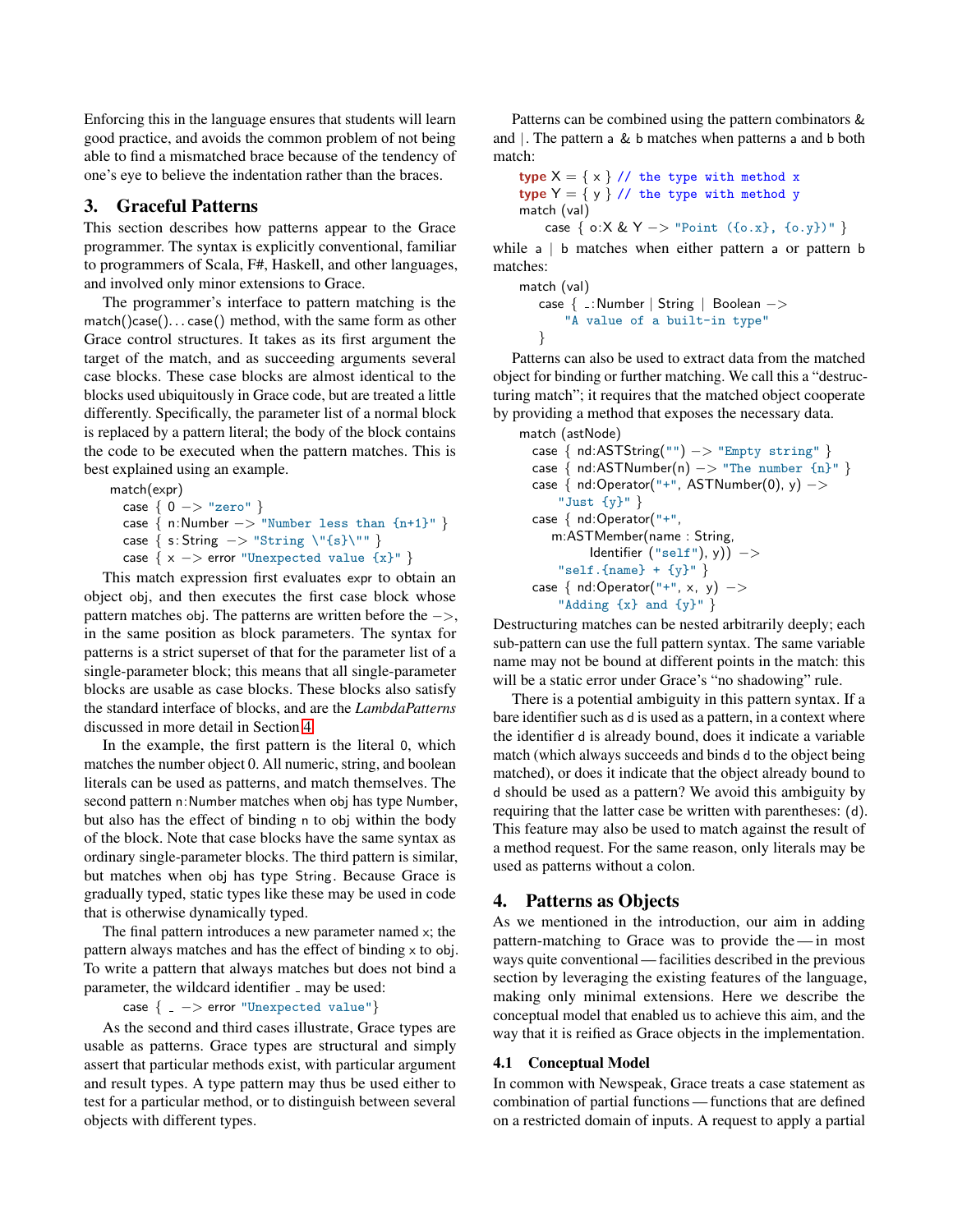```
def blk = {x:Number -> x * 2}
blk .apply 2 // \rightarrow 4
blk .match 2 // -> SuccessfulMatch(4)
blk .match "text" // -> FailedMatch("text")
blk .apply "text" // Error: wanted Number, given
    String
```
<span id="page-4-0"></span>Figure 1: A partial function block applied in different ways. Unlike apply, match does not raise any errors, but returns a FailedMatch if it was unable to apply the function.

function must supply an argument. If the argument is in the domain of the function then the function executes using that argument and returns a result, but if the argument is outside the domain, the function fails and is not executed.

Grace represents both the partial function itself and its domain as objects. A series of method requests ascertains whether the argument is in the domain, applies the function, and returns the result. This representation of partial functions allows Grace pattern matching to be added with minimal disruption to the language.

As Grace is gradually typed, it was already possible to write a type on a block parameter and to attempt to apply the block to an argument of a different type. If such an application occurred at runtime, the program would report a type error and terminate. The match method extends this functionality to also allow for a *non-fatal* indication of a type mismatch.

The main difference between match and apply is that apply either returns or raises a type error, while match returns a result indicating that the argument was outside the domain of the function, as shown in Figure [1.](#page-4-0)

Because of Grace's support for gradual typing, type annotations on block parameters are normally checked at compile time if that is possible, and otherwise at runtime. When a block is applied using match, the type test is *always* dynamic: if the test fails, an appropriate FailedMatch object is returned, but no error is raised.

To permit matching on values, such as numbers and strings, we generalize the annotation of a parameter's *type* to a *pattern*: all types are patterns, but patterns can also represent individual objects or values, sets or ranges of values, bit patterns, or any other criteria that can be defined in code. Patterns are permitted as annotation only on the single argument of a matching block, and on the components of destructuring matches. Patterns also allow the declaration of additional variable names for destructuring matching, which are bound to results returned from the pattern match. These become new identifiers available in the body of the function, just like other parameters. These bindings may themselves have patterns applied, which will also be matched recursively as components of the overall pattern in a composite structure.

This representation of partial functions allows the the  $match()case().case()$  method to take a series of singleparameter blocks and request each to match in turn, until one succeeds. The only thing special about match()case()

is that Grace does not currently provide a way of defining a series of methods named match()case(), match()case()case (), *etc.* We could simply define variants of this method in the standard prelude with up to, say, ten case branches, but the current prototype implementation handles match()case() . . . case() specially, with no arbitrary limit.

The *only* other language-level impact that pattern matching and case statements places on Grace are those just described: the extension of type annotations into pattern annotations, and the ability of patterns to bind additional parameters. There are no macros, no rewriting, no additional control structures, and nothing "special" about extraction methods.

To arrive at this model of matching we needed to eliminate a great many conceivable models with superficial attraction, which turned out to be flawed after deeper consideration. Many approaches that can work in a purely dynamicallytyped language do not have a viable static typing, for example, while some that work with pure static typing cannot work for dynamically-typed code, but any approach in graduallytyped Grace needed to support both. Other approaches lead to matching protocols that are difficult to follow or understand, such as those relying on nested blocks. We designed and even implemented some of these models before we were able to eliminate them. The final model, of reified partial functions, addresses the shortcomings of the alternatives while being readily embeddable into the language.

#### 4.2 Patterns as an Object Framework

We next describe how we implemented the conceptual model as an object-oriented framework. Most Grace programmers won't need to know about this implementation; the exception is a library author who wants to provide new kinds of patterns.

A pattern object is an object that has a match() method: match takes as an argument the target of the match and returns an object of type MatchResult. MatchResult is implemented by two classes: SuccessfulMatch, which inherits from true, and FailedMatch, which inherits from false . Because MatchResult objects inherit from the Booleans, the match method of a pattern may be used as a condition:

```
if (\text{pattern.match(obj)}) then \{ ... \}
```
MatchResult objects have two methods, in addition to those of Booleans. The result method returns the object that was matched. In a top-level pattern the result of a Successful-Match will be the original target of the match, but in a nested pattern it may be more specific. The bindings method returns a list of values that are bound to the variables of the pattern as an effect of a successful match; the bindings of a FailedMatch are always empty. The matching protocol is shown in Figure [2.](#page-5-0)

Pattern objects are used to represents patterns at run-time. These objects are related by the inheritance hierarchy shown in Figure [3,](#page-5-1) The simplest pattern is the wildcard pattern, which corresponds to  $\overline{\ }$  in the pattern syntax. It always matches, and does not bind anything: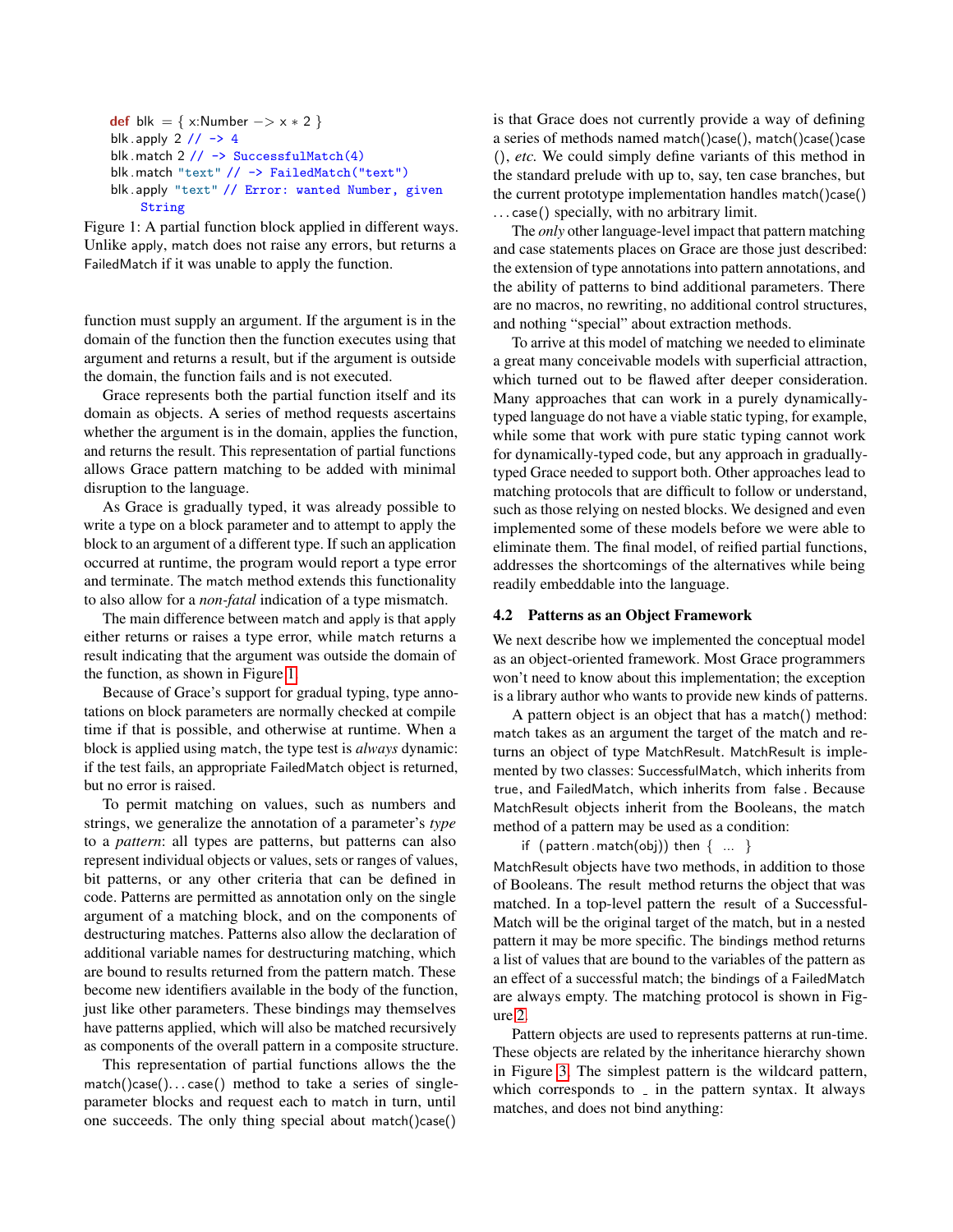

Figure 2: Matching sequence in Grace. Extraction is performed only for destructuring matches.



<span id="page-5-1"></span>Figure 3: Hierarchy of built-in pattern objects.

```
def wildcardPattern = object {
    method match(o) {
        SuccessfulMatch.new(o, aTuple.new)
    }
}
```
The variable pattern also always matches, but binds its argument:

```
class VariablePattern .new(name) {
   method match(o) {
        SuccessfulMatch.new(o, aTuple.new(o))
    }
}
```
The variable pattern corresponds to a variable name in the pattern syntax: {  $a \rightarrow a * 2$  } constructs the pattern object VariablePattern .new("a").

Pattern combinators are represented by pattern objects that contain the argument patterns. An AndPattern conjoins two patterns, ensuring that they both match:

```
class AndPattern.new(pattern1, pattern2) {
    method match(o) {
        def match1 = pattern1.match(o)if (!match1) then \{ return match1 \}def match2 = pattern2.match(o)
        if (!match2) then \{ return match2 \}def b = match1. bindings ++ match2. bindingsSuccessfulMatch.new(o, b)
    }
}
```
Notice that AndPattern is an instance of the *Composite* structural design pattern [\[5,](#page-11-11) p.163], so it is itself a Pattern. An

AndPattern contains other patterns as components and uses the components recursively for matching, without knowing anything about what they are. Here, the component patterns are both applied to the target of the match: if either fails, the AndPattern immediately returns the failure. When both component patterns successfully match, the AndPattern returns a SuccessfulMatch whose bindings are the concatenation of the bindings of the component matches. The AndPattern corresponds to the & combinator in the pattern syntax.

<span id="page-5-0"></span>The other obvious combinator on patterns is disjunction, represented by the OrPattern, which combines two patterns, and succeeds if either of them succeeds.

```
class OrPattern.new(pattern1, pattern2) {
  method match(o) {
    if (pattern1 . match(o)) then \{return SuccessfulMatch.new(o, aTuple.new)
    }
    if (\text{pattern2.match}(o)) then {
      return SuccessfulMatch.new(o, aTuple.new)
    }
    FailedMatch.new(o)
  }
}
```
The OrPattern has the dual structure to the AndPattern, but cannot return bindings. This is because the caller cannot know which of the component patterns succeeded. We considered returning the intersection of the bindings from the two components, but providing no bindings gives a simpler implementation and explanation, and is consistent with the rule that identifiers may not be repeated in parameter lists. The OrPattern corresponds to the | combinator in the pattern syntax.

Grace types are represented by objects with a method match(o) that returns a SuccessfulMatch if the argument o has a conforming type, and a FailedMatch otherwise. In both cases, bindings is empty. Thus, types are also patterns. In the next example we use a type as a pattern to ensure that o has a value method, and then request it.

```
type Valuable = \{ value -> Number \}if (Valuable.match(o)) then \{total := total + o.value
}
```
As a consequence, types can be used as patterns in matchcase expressions. A pattern like z:Valuable combines a typematch with a variable pattern that binds a value. This is represented using the AndPattern, so a case of the form:

```
case \{ z:Valuable -> \dots z. value \dots \}results in the construction of the pattern
```
AndPattern.new(VariablePattern.new("z"), Valuable) This pattern will succeed when the target of the match has the methods defined in the Valuable type, and will result in the variable z being bound to the target in the body of the block.

Like types, Numbers and Strings are also patterns. We say that they are *autozygotic*: they match themselves, or, more precisely, match those objects to which they are equal.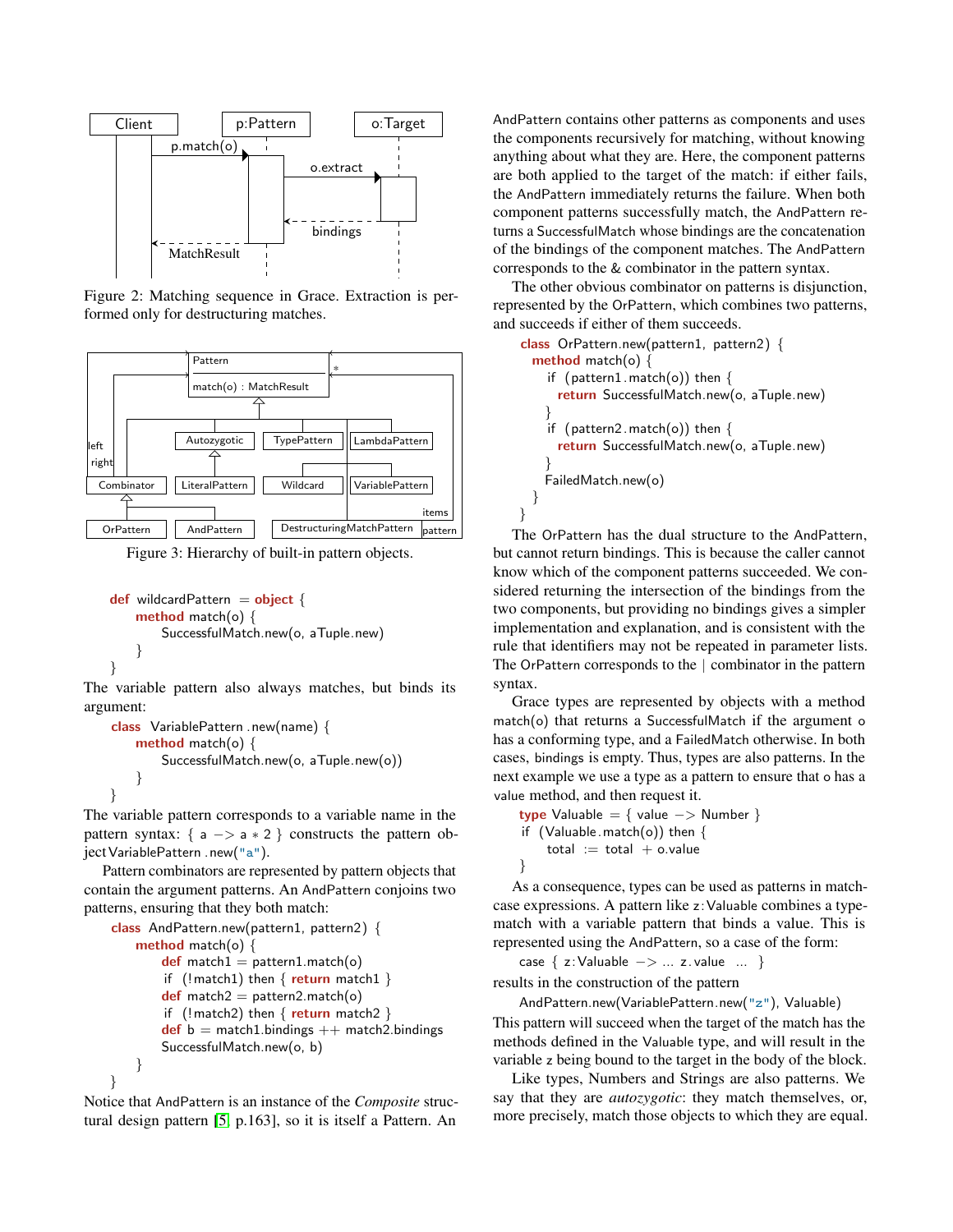Autozygotic objects fit nicely within the composite structure of patterns, and contribute significantly to Grace's concise pattern matching syntax.

More complicated patterns are possible: in particular, destructuring matches can be used to match against some of the exposed (conceptual) state of an object. For example, given some Point objects, we may want to match those with a subset of coordinates, or extract and bind the coordinates. We could write a pattern ourselves to do so, but Grace also provides a built-in destructuring pattern for any type with an extract method. For example, given the type

type Point  $=$  { x −> Number y −> Number extract −> Tuple<Number,Number> } and the class

```
class aCartesianPoint.at(x ': Number,y':Number) {
 def x = x'def y = y'method extract { aTuple.new(x,y) }
}
```
we can perform a destructuring match using the Point type pattern:

match (pt) case {  $p:Point(x, 0) \rightarrow "The point (\{x\}, 0)"$  }

This translates to a use of the DestructuringMatchPattern.

```
class DestructuringMatchPattern.new(pat, items) {
 method match(o) {
   def m = pat.match(o)if (lm) then \{ return FailedMatch.new(o) \}var matchbindings := m.bindings
    if (matchbindings size == 0) then {
     matchbindings := m.readt. extract}
    var bindings := aTuple.new
    for (items) and (matchbindings) do { it, mb ->def b = it.match(mb)if (1b) then \{ return FailedMatch.new(o) \}bindings := bindings ++ b.bindings
    }
   SuccessfulMatch.new(o, bindings)
 }
}
```
The DestructuringMatchPattern ensures two things: that the parameter pat successfully matches, and that the sub-patterns in items match the bindings returned in that SuccessfulMatch. The pattern syntax  $Point(x, 0)$  corresponds to the pattern

DestructuringMatchPattern.new(

Point, aTuple.new(VariablePattern.new "x", 0))

In this example, the destructuring pattern would ensure that the pattern Point matches the target of the match, and that the bindings returned by requesting extract match the subpatterns  $\times$  and 0. The variable pattern  $\times$  always matches, so it will succeed and accrue one binding, the first extracted value, while the constant pattern matches only when the second

extracted value is zero. The DestructuringMatchPattern then has just one binding, to x, and will succeed only when the target is a Point with y-coordinate zero. A programmer can also define their own destructuring patterns with customized bindings. An example is given in Section [7.](#page-8-0)

Pattern objects may be nested to represent nested patterns. If type Pair is defined as

```
type Pair = {
        left −> Object
        right −> Object
        extract −> Tuple<Object, Object>
then a nested pattern like
      case \{ p : \text{Pair}(Pair(0, y:Number)),Pair(w, 1)) -> ...}
```
results in the pattern object

}

DestructuringMatchPattern.new(Pair,

```
aTuple.new(DestructuringMatchPattern.new(Pair,
   aTuple.new(0, AndPattern.new(
      VariablePattern .new "y", Number))),
DestructuringMatchPattern.new(
   Pair, aTuple.new(VariablePattern.new "w", 1))))
```
A destructuring match may match recursively on any of its destructured values. The values may also be bound to variables or ignored entirely.

All of the patterns expressible in the pattern syntax described in Section [3](#page-3-0) are represented as objects. Programmers can also construct pattern objects directly, and mix them with the pattern objects generated from the pattern syntax.

Now that we understand how patterns are represented as objects, we can explain how match()case() is implemented. The case parameters are LambdaPatterns, which combine a pattern, representing the domain of the function, with a block of executable code, representing the body. The match () method of a LambdaPattern first attempts to match the pattern. Only if the match succeeds does it attempt to execute the block with the accrued bindings. The return value of the block is used as the result of the SuccessfulMatch.

```
class LambdaPattern.new(pattern, block) {
 method match(obj) {
   \text{def} result = pattern.match(obj)
    if (! result ) then \{return FailedMatch.new(obj)
    }
   \text{def} returnValue = block.applyWithArguments(result
         .bindings)
   SuccessfulMatch.new(returnValue, aTuple.new) } }
```
A lambda pattern may also be used as a sub-pattern when side effects are desirable during matching, or when a simple way of computing the result of a match is required. Lambda patterns are automatically created from every one-parameter block in the source code.

The match-case method tries to apply each LambdaPattern in turn until one succeeds. This behavior is equivalent to that of the | combinator— try to match each pattern in turn, re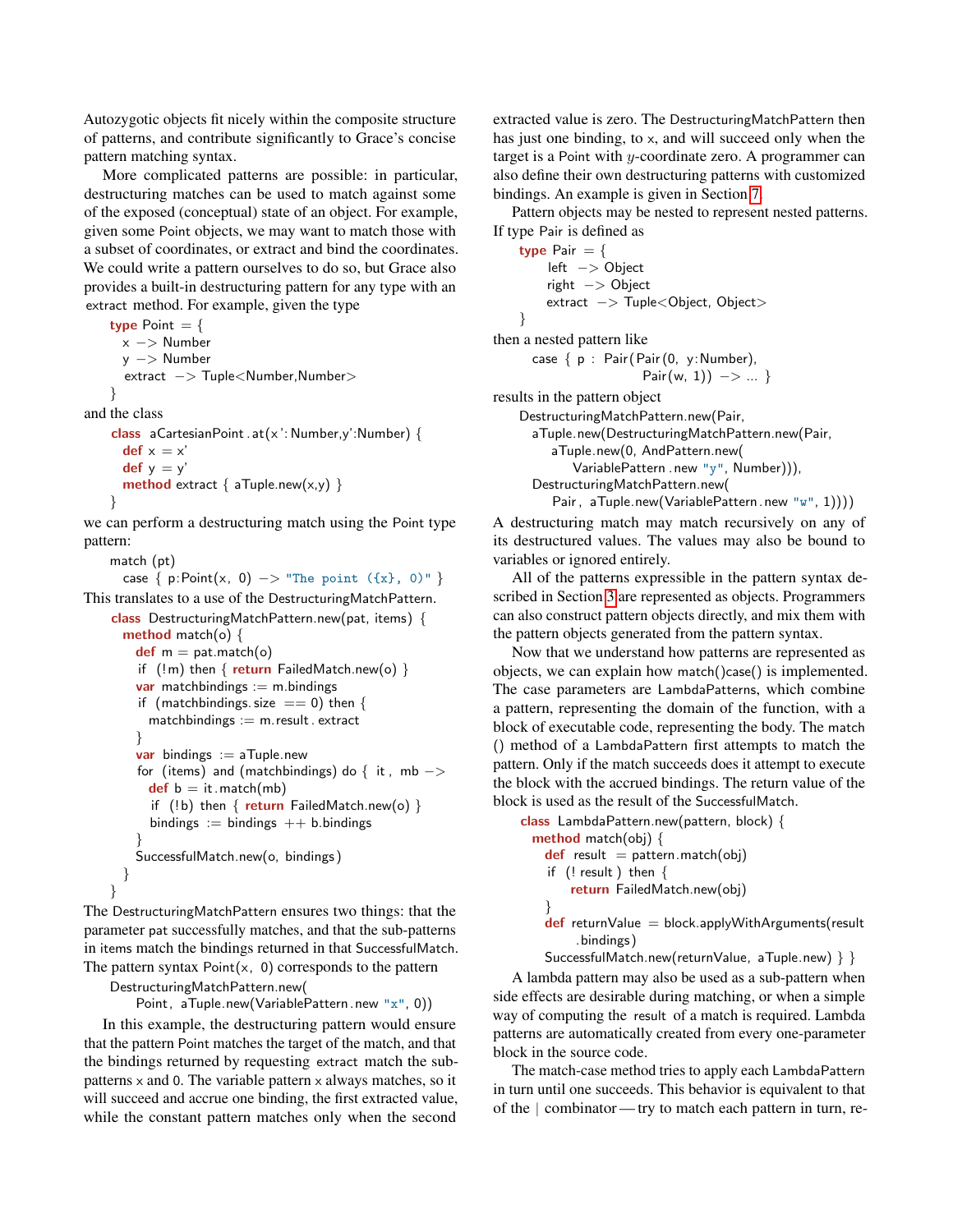turning the first success. The two-clause match()case()case() method would look like this:

```
method match(val) case(b1) case(b2) {
  (b1 | b2 | \{- > error "Failed match-case" })
      . match(val). result \}
```
An implementation of this framework is included in the Minigrace compiler, available from [https://github.com/](https://github.com/mwh/minigrace) [mwh/minigrace](https://github.com/mwh/minigrace) or on the web at [http://ecs.vuw.ac.nz/](http://ecs.vuw.ac.nz/~mwh/minigrace/js/) <sup>∼</sup>[mwh/minigrace/js/](http://ecs.vuw.ac.nz/~mwh/minigrace/js/).

# <span id="page-7-0"></span>5. Types and Patterns

How does pattern-matching mesh with Grace's optional, gradual type system? Most importantly, whenever a variable is bound in a match, either at the top level or via destructuring, we should be able to give it a static type.

The Pattern and MatchResult types are generic, parameterized over the types of the result and the bindings:

```
type Pattern\langle R, T \rangle = \{match(o:Object) −> MatchResult<R,T>
}
type MatchResult\langle R, T \rangle = \{result -> Rbindings -> T
}
```
In untyped code, these parameters are instantiated with type Dynamic, but patterns may also declare types for themselves.

The simplest pattern that assigns a type is a type pattern itself. A variable associated with a type pattern has the corresponding type, so the variable n in the pattern n:Number is given type Number. The pattern object would instantiate the type parameter R to Number in this case.

In the case:

```
case \{ p:Pair \rightarrow "Pair (\{p.left\}, \{p.right\})" \}
```
the new variable p has static type Pair, making the operations p. left and p. right statically type safe. The pattern object for Pair would have the type:

```
type PairPattern = {
  match(target:Object) −>
     MatchResult<Pair,Tuple<>>
}
```
The second type parameter to MatchResult is the empty tuple because this pattern binds no variables.

Destructuring matches are handled similarly to Scala [\[4\]](#page-11-6), though without any need for "case classes." The values to match must be returned as a tuple from a method named extract. Thus, to destructure a Point, the type Point must have an extract method. As shown previously, the result of this method has the type Tuple<Number, Number>. The parameters of the Tuple type determine the types of the new identifiers introduced by the destructuring.

Note that the signature of the extract method is taken from the type rather than the target of the match. Thus, any object with type Point will work properly with the destructuring match expression

 $\{ \_ : \mathsf{Point}(x : \mathsf{Number}, y : \mathsf{Number}) \implies x * y \}$ 

```
The Point type pattern object has type:
 type PointPattern = {
   match(target:Object) −>
        MatchResult<Point, Tuple<Number, Number>>
 }
```
The parameters of MatchResult allow the right types to be given to the matched object and the destructured values.

When combinators are used, the types of variables become more complex. The & combinator gives the variable the types from both patterns. In the following example, o conforms to both  $X$  and  $Y$ , so both  $x$  and  $y$  methods may be requested:

```
type X = \{ x \} // type with x method
type Y = \{ y \} // type with y method
match (val)
 case { o : X & Y −> "Point ({o.x}, {o.y})" }
```
Grace's type system uses the notation  $X \& Y$  for the type that conforms to both X and Y, so this is all consistent, and we can say that o has type X & Y.

By contrast, the pattern  $X \mid Y$  matches when either X or Y does. In this case, only methods that are common to objects matching *either* X *or* Y may be requested in statically typesafe code. The type of such an object is the *untagged variant type*, also written X | Y.

Untagged variant types also serve another role. A matchcase expression can be statically determined to be exhaustive when the target of the match has a variant type, and all branches of the variant have associated cases. A warning can be given both for non-exhaustive matches, which may have unintended behavior, and for unreachable branches of the match:

```
var x : Number | String | Boolean := ...
match (x)// Doesn't execute anything if x is a String
 case { n : Number −> ... }
 case { b : Boolean −> ... }
match (x)case { n : Number −> ... }
 case { s : String → ... }
 case { b : Boolean −> ... }
 case { −> // Unreachable! }
```
Particularly in student code, it can be useful to report errors for missed or impossible cases. The ability to do so is a natural consequence of variant types and the structure of pattern objects. Grace is designed so that an instructor who wants more stringent static checking could construct a dialect that provides it.

# <span id="page-7-1"></span>6. Case study

We re-implemented an existing system, a pretty-printer for Grace code, using match-case instead of methods on AST nodes. The pretty-printer is a part of the existing Minigrace compiler, and was extended to include the new implementation alongside the existing version. The pretty-printer outputs code that is semantically identical to the input, but with possible changes to layout or low-level structure.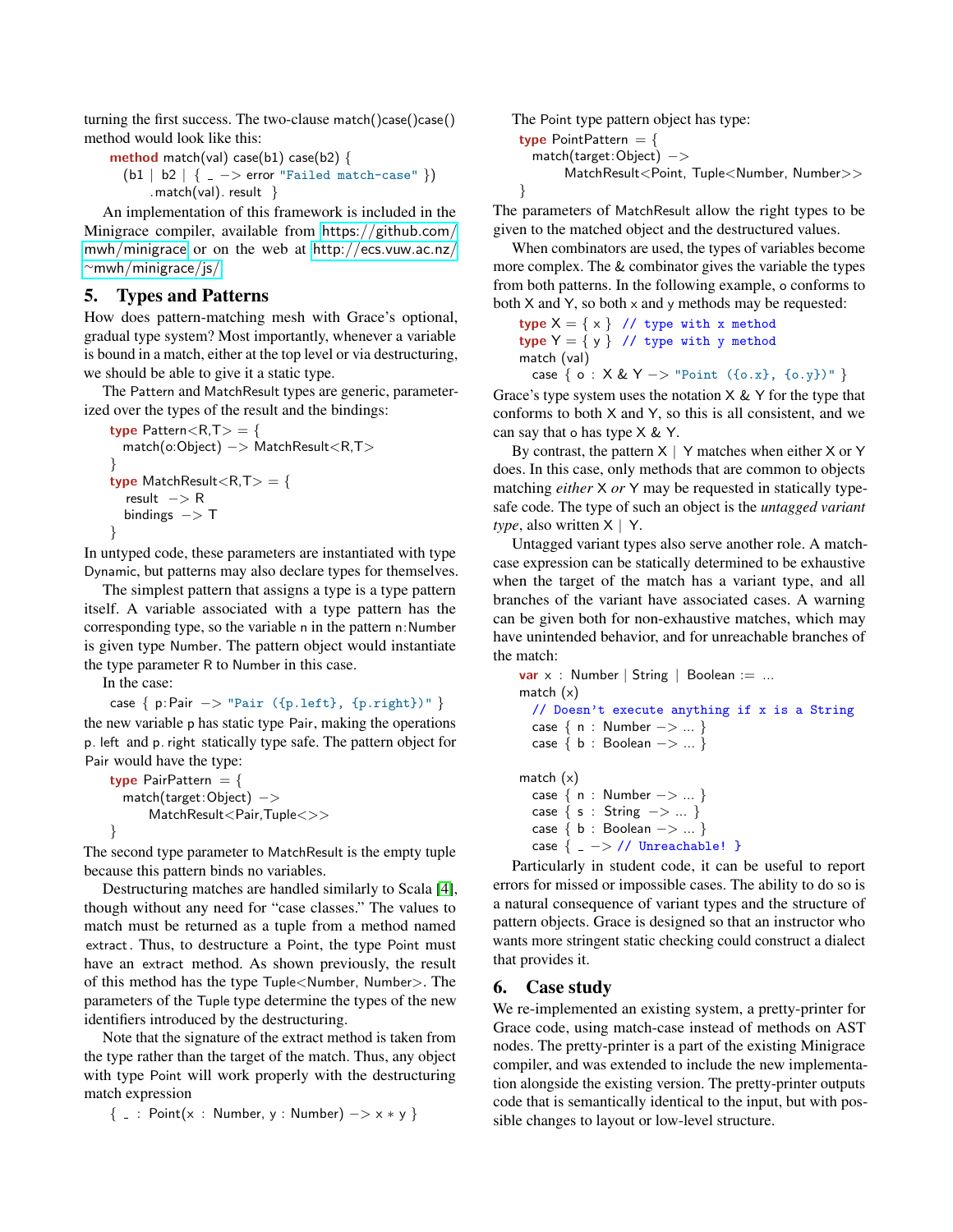The two implementations are almost identical in length and substantive content. One uses a "toGrace" method defined inside each AST node, and the other a single method defined outside, containing a match expression with a case for each kind of node. The method and case bodies are the same up to the necessary changes. Both implementations perform correctly for all of the cases in the Minigrace test suite, producing identical output on all available files. Each comprises approximately 400 lines of code.

We measured the time taken to pretty-print files of varying sizes and complexities, all from the Minigrace distribution; the results are reported in Table [1.](#page-9-0) All measurements were made on an Acer Aspire 5745G machine with an Intel Core i7-720QM 1.60GHz processor and 4GB of memory running Linux 3.4.4 with glibc 2.16.0, in 64-bit mode. Tests were run using the "performance" CPU frequency governor, pegging the clock at 1.60GHz, and with CPU affinity fixed to a single processor. A modified version of Minigrace 0.0.7.1072/3ae003b with match-case pretty printing was used<sup>[1](#page-8-1)</sup>, compiled with GCC 4.7.1. Times are CPU time given by clock(3), from immediately before pretty-printing to immediately after, using the arithmetic mean of five runs. Heap memory is the total allocated by the compiler through parsing and pretty-printing, as reported by the runtime's internal memory tracker by setting the GRACE STATS environment variable. Objects is the total number of objects allocated by the entire compiler through parsing and pretty-printing.

The match-case version is significantly slower than the method-based version, in part because of inefficiencies in the current prototype compiler. A large amount of the time is spent is allocating objects to represent the blocks, and subsequently garbage-collecting those objects. An object is allocated for every case block— 26 blocks here— each time the match-case clause is executed. Match-case is also ordering-dependent: because every pattern is tested until one matches, the further down the list the successful pattern is, the more methods must be run and the longer it will take. If the most common cases are moved to the top of the match-case statement some speedup is obtained, but which cases these are varies according to the input. With careful profiling we were able to improve the times an average of 17.8% over the version with the cases in more-or-less random order. By removing cases that would never be reached in practice (representing purely-internal or deprecated nodes), speedups of nearly 30% were reached. For code that will be used in heavy loops or recursively, such profiling will be worthwhile, but many uses of match-case are in less performance-critical pathways and will not notice a significant slowdown.

While the match-case version is currently significantly slower, and likely to remain slower even with optimization, it is much more contained. The original addition of the prettyprinter was quite intrusive, requiring new methods to be added to 26 different classes, scattered throughout the code. Using match-case all of the pretty-printing behavior is centralized in one place. The Visitor pattern [\[5\]](#page-11-11) is another approach with this property, but which is also somewhat less clear. Matchcase can be slightly more concise than either of the alternative approaches, and has substantially greater cohesion.

# <span id="page-8-0"></span>7. Discussion and Related Work

While object orientation and pattern matching are often contrasted, even in purely object-oriented code there are times when a programmer needs to know the type of an object, such as when operating on elements of a heterogeneous collection. This is one reason why Java has an instanceof operator, and even Smalltalk programmers sometimes ask an object if it accepts a particular message. Unfortunately such a construct is awkward to use, often requiring type casts and redundant checks. Odersky argues that pattern-matching is simpler and clearer in many circumstances that would otherwise require the overhead of the Visitor pattern [\[4,](#page-11-6) [16\]](#page-11-5). He also argues that pattern matching is a natural way to handle different kinds of exceptions [\[17\]](#page-11-12). For these reasons, and also because we would like instructors and students to be able to compare programs that achieve the same goals using pattern matching and polymorphic dispatch, Grace includes pattern matching.

Grace's pattern matching was inspired by, and significantly based upon, the designs for pattern matching in Scala [\[4\]](#page-11-6) and in Newspeak [\[6\]](#page-11-13): these references also provide good general coverage of the topic of object-oriented pattern-matching. The overall "look" of our match()case() statement is derived from Scala, along with much of Grace's surface syntax. In Grace, however, each case is an independent block, whereas one of Scala's blocks encompasses multiple partial functions. Grace's extract method is based on Scala's extractors, but instead of using an implicit "unapply" method we simply request a method called extract. Where Scala supports multiple different extractions via different "unapply"s, Grace programmers can build explicit patterns to extract whatever features they require, assuming that the object's interface provides the methods needed to obtain the data. A PolarPointPattern, for example, can be defined that matches Points but extracts radius and angle:

```
def PolarPointPattern = object {
  method match(o : Object) −> MatchResult {
    match(o)
       case \{ p:Point(x,y) \rightarrow \emptyset \}SuccessfulMatch.new(p,
           aTuple.new(((x*x)+(y*y)).sqrt,(y/x). arctan)) }
      case \{ --> \mathsf{FailedMatch.new}(o) \}}
}
```
Our notions of first-class pattern and pattern combinator were developed from Newspeak's design for pattern-

<span id="page-8-1"></span> $\overline{1}$  Mainline Minigrace is available from [https://github.com/mwh/](https://github.com/mwh/minigrace) [minigrace](https://github.com/mwh/minigrace) and should build on any POSIX-compatible system. A tarball of the modified version used for these tests is available from [http:](http://ecs.vuw.ac.nz/~mwh/dls2012-snapshot.tar.bz2) //ecs.vuw.ac.nz/∼[mwh/dls2012-snapshot.tar.bz2](http://ecs.vuw.ac.nz/~mwh/dls2012-snapshot.tar.bz2) and in the ACM digital library.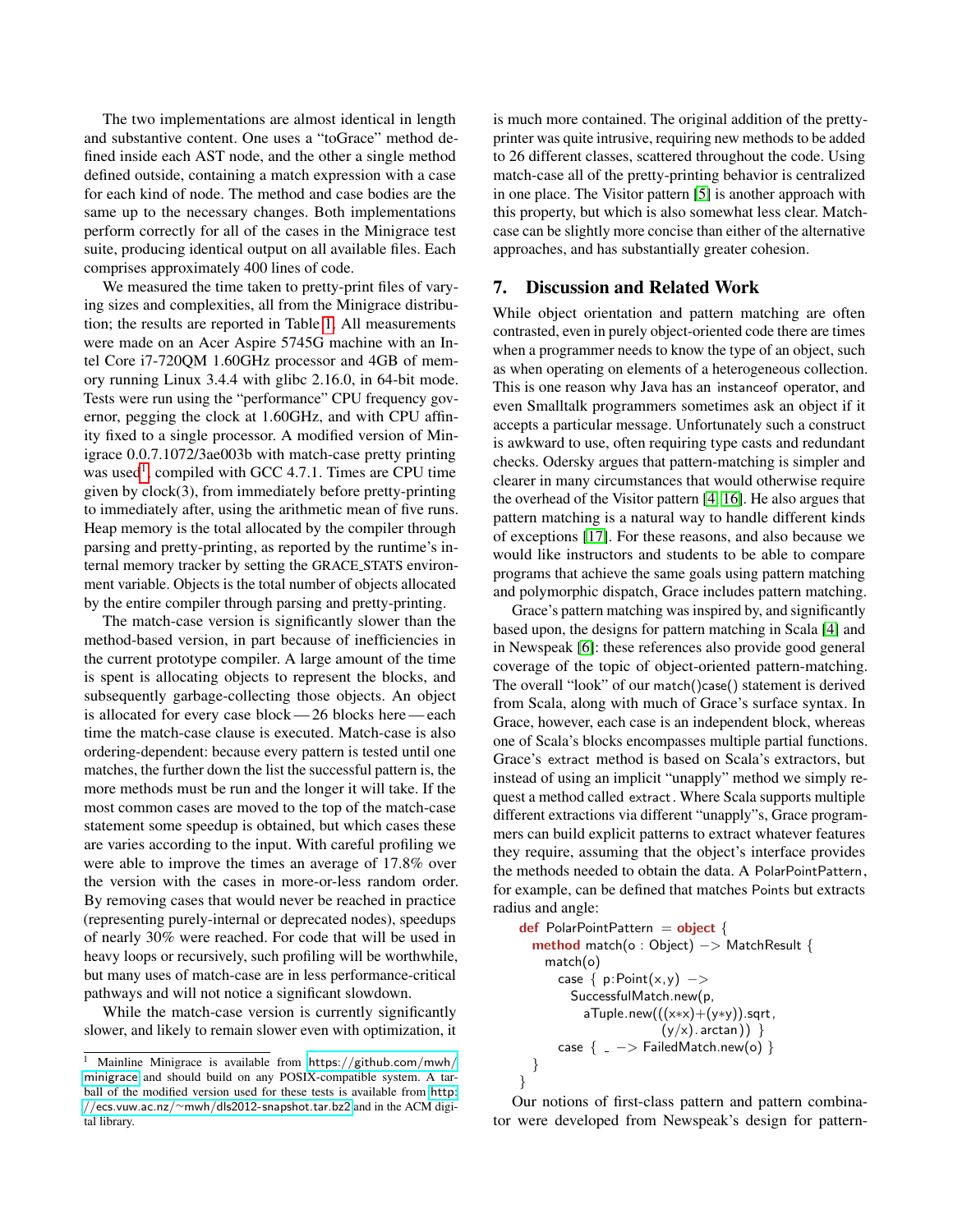|                |      | Time (s) |         |         | Heap(MB) |         |         | <b>Objects</b> |               |         |
|----------------|------|----------|---------|---------|----------|---------|---------|----------------|---------------|---------|
| Source file    | LOC  | Method   | Match-1 | Match-2 | Method   | Match-1 | Match-2 | Method         | Match-1       | Match-2 |
| lexer.grace    | 667  | 0.05     | 0.88    | 0.69    | 42       | l 56    | 145     | 290580         | 1 015 259     | 865830  |
| compiler.grace | 92   | 0.01     | 0.12    | 0.10    |          | 22      | 20      | 34 802         | 144 289       | 125 207 |
| parser.grace   | 1685 | 0.12     | .93     | .62     | 82       | 325     | 306     | 576147         | 2 104 009     | 842650  |
| genc.grace     | 1619 | 0.22     | 3.17    | 2.64    | 99       | 485     | 448     | 726.524        | 3 1 7 7 3 2 7 | 2676071 |

Table 1: Comparison of method-based pretty-printer and two versions of the match-case pretty-printer. Match-1 has the cases in arbitrary order; Match-2 reorders them to place the common cases first.



<span id="page-9-1"></span>Figure 4: Matching sequence in Newspeak

matching [\[6\]](#page-11-13), illustrated in Figure [4.](#page-9-1) Newspeak arguably does the "right" thing (or at least the pure object-oriented thing) in that the target of the match is always in control of the protocol: Newspeak's initial matching message "case:otherwise" is sent to the target of the match, passing the pattern as an argument. This is the reverse of Grace's design, in which the target is passed as argument to the match method requested on a pattern. In Newspeak, the default response to that initial message is to double-dispatch back, *i.e.*, to send a "doesMatch:else" message to the pattern asking that it match itself against the target. In theory, this gives the target complete control of the matching process. In practice, when we looked at the use-cases for matching, we noted this default method was rarely overridden: almost every object proceeded directly to the double dispatch.

The centre of Newspeak's protocol is the doesMatch:else: message: this supports composite patterns and pattern combinators similarly to Grace's match method. As its name implies, doesMatch:else: takes a block that is evaluated when a match fails. In contrast, Grace's match returns either a SuccessfulMatch or a FailedMatch object; this is similar to the way in which Scala uses an Option monad.

At the bottom of the Newspeak pattern-matching protocol, abstract type tests and destructuring are supported by a second

<span id="page-9-0"></span>double-dispatched message. To support matching, essentially all Newspeak objects must respond to "match: pat" messages by sending a message characterizing the object and its state back to the "pat" parameter: a point might send the twoparameter message "x:y:", passing its coordinates as the arguments to the message, whereas a string may simply send itself as the sole argument to a one-parameter message "string:". Patterns then implement the message that will be sent by objects that they match— other messages raise a "does not understand" exception, which is interpreted as a failed match. This design is similar to Blume et al.'s proposal for matching based on first class *cases*, rather than first class *patterns* [\[3\]](#page-11-14).

Compared with Newspeak, all levels of Grace's matching are carried out via the same match method, which is uniformly implemented by all kinds of patterns, from self-matching literals and reified types to pattern combinators and blocks representing whole cases. Objects are destructed by a direct call to their extract method, rather than by double-dispatch. Both Grace's design and Newspeak's design need syntactic extensions to support patterns and variable binding: Grace's design also needs the primitive reified types (aka "type pattern" objects) to be supplied by the runtime system, rather than using doesNotUnderstand. (Type patterns could alternatively have been implemented via reflection, but we did not have reflection in Grace when we implemented pattern matching.) In spite of this disadvantage, we consider our pattern matching protocol, shown earlier in Figure [2](#page-5-0) more straightforward than Newspeak's protocol.

The idea of reifying patterns (rather than cases) as first class partial functions, and then building larger scale structures (*e.g.*, case statements, clausal function definitions) out of pattern combinators goes back at least as far as Tullsen's firstclass patterns proposal for Haskell [\[27\]](#page-11-15). Tullsen represents patterns as reified partial functions, and pattern combinators are thus function combinators. Reinke's "lambda-match" proposal extends this approach to combine individual cases into whole match statements with combinators [\[19\]](#page-11-16). Indeed, Barry Jay has developed an entire calculus of programming based on patterns rather than functions [\[11\]](#page-11-17). Our design is similar to these proposals, but reifies partial functions and patterns as objects in an object-oriented language, rather than functions in a functional language.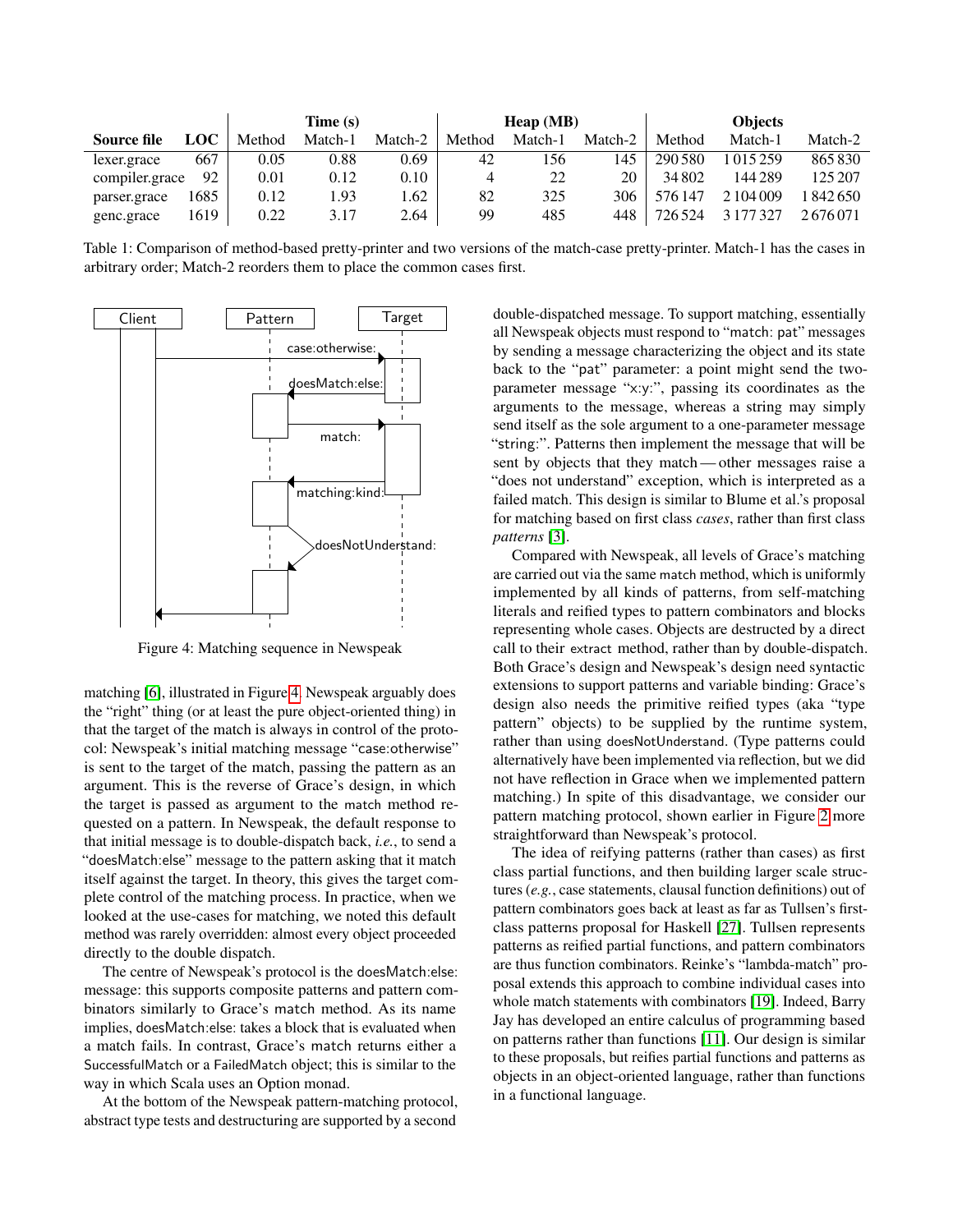The idea of supporting programmer defined matching and destructing of abstract types in functional languages goes back at least to Wadler's "Views" proposal [\[30\]](#page-11-18). Peyton Jones proposed View Patterns as one way to support views in Haskell: a view pattern is a function that matches an abstract value and returns a concrete data type that can be further matched-against [\[18\]](#page-11-19). While Haskell (and most other functional languages) provide excellent syntactic and semantic support for patterns — this support is generally built in to the language — Haskell's patterns are neither first class nor extensible.

The Racket Scheme dialect also includes an extensible pattern-matching facility [\[26\]](#page-11-20). Uniquely amongst all the designs presented here, Racket's powerful macros enable the language to be extended without any changes to its core implementation. Certainly the Racket implementation is rather more optimized than our design. In contrast, while our design requires semantic support for partial functions and reified types, and syntactic support for destructuring, the remainder of our design avoids reflection and uses straightforward, object-oriented design techniques.

The F# language supports matching against abstract structures via active patterns [\[24\]](#page-11-21). An active pattern is a function with a structured name where that name indicates one or more alternative cases. Although they can support partial matching, active patterns support exhaustive matching particularly well, because a single succinct pattern function matches and destructures every alternative, returning a result indicating which case of the pattern is matched. In contrast, our design, like Scala and Newspeak, requires individual matching and extract functions for each case. As in our approach, active patterns support first class patterns (as first-class functions) and support a range of pattern combinators.

Pattern matching has also been supported natively in a variety of recent object-oriented language proposals. Thorn [\[2\]](#page-11-22), for example, makes heavy use of pattern matching, with extensive syntax supporting matches as part of many of the language constructs, including the control structures and clausal function definitions. Thorn offers a wide array of built in data types, each with corresponding matching destructors, and a set of algebraic pattern combinators. A Thorn class's formal parameters are used to initialize instance objects, and they are also extracted if an object is matched against. Fortress [\[22\]](#page-11-23), another large and flexible language, has a relatively modest range of pattern matching and destructuring objects and tuples. Like Thorn and Scala, but unlike Grace, patterns in Fortress may be used freely in definitions, rather that just in a match statement (in Fortress, a typecase statement).

Of course, pattern matching has been suggested as an extension to the ubiquitous Java in a range of different ways. Machete (a forerunner to Thorn) is the most conventional: introducing a match statement, a rich library of patterns, and a separate type of "deconstructor" declaration to objects that extract values when objects are matched [\[9\]](#page-11-7). Again presaging

Thorn, Machete includes special patterns (and syntax) for matching with regular expressions, arrays, bitpatterns, and XML. MatchO provides a flexible pattern library but does not need (or provide) any specialized syntax — although syntax can be supplied by invoking a generated parser inline [\[29\]](#page-11-24). In MatchO, patterns are necessarily first-class, given that they are implemented as a normal Java library, but MatchO does not generalize patterns to pattern combinators. OOMatch [\[20\]](#page-11-25) is a more radical language design, similar to Fortress in that it fully integrates pattern matching into Java, providing clausal function definitions and multi-methods.

As well as being in an object-oriented language, our design differs from most of these designs in that Grace is gradually and optionally typed, while all these languages are strongly statically typed, typically via some mix of inference and explicit declarations. (The outliers here are Racket, which is also optionally typed, and Newspeak, which is purely dynamic). These languages' pattern-matching facilities are generally tied tightly into their type systems. This is as true for Racket as it is for Scala or Fortress: objects are matched and destructured based on their defining class. This is true even in OCaml, which also has a structurally-typed object system, but which supports pattern matching only on algebraic data types, not on objects [\[13\]](#page-11-26). In contrast, Grace matches only on the publicly visible interface of an object — its "duck type" if you will—and this is completely decoupled from that object's implementation.

We have considered a number of further extensions to our pattern-matching design. One relatively straightforward extension is to support matching against regular expressions. The simplest implementation would make use of an external regular expression library such as Perl-compatible regular expressions (PCRE) [\[8\]](#page-11-27). In the absence of regular expression literals, we can define an operator to convert a String into a RegExp object. To fit into the pattern-matching framework, all the RegExp object need do is to support the protocol described by the Pattern type.

A more ambitious extension is to incorporate combinator parsing into the matching framework. From one perspective, parsers, especially combinator parsers [\[12\]](#page-11-28), are rather similar to matching: parsers either complete successfully and return a representation of the parsed input, or they fail. In other words, parsers are partial functions. The key difference between patterns and parsers is that while patterns match against whole objects, parsers typically parse an *input sequence*, and a successful parse may consume some, all, or none of the remaining input. To support parsing, we extend MatchResult to maintain the representation of the unparsed input: the sequence parser combinator ∼ starts the right-hand parser when the left-hand parser finishes. What is interesting about this embedding is that alternation and parallel parser combinators correspond exactly to the "and" and "or" pattern combinators. The resulting language is similar in many ways to OMeta [\[31\]](#page-11-29) — an object-oriented language for pars